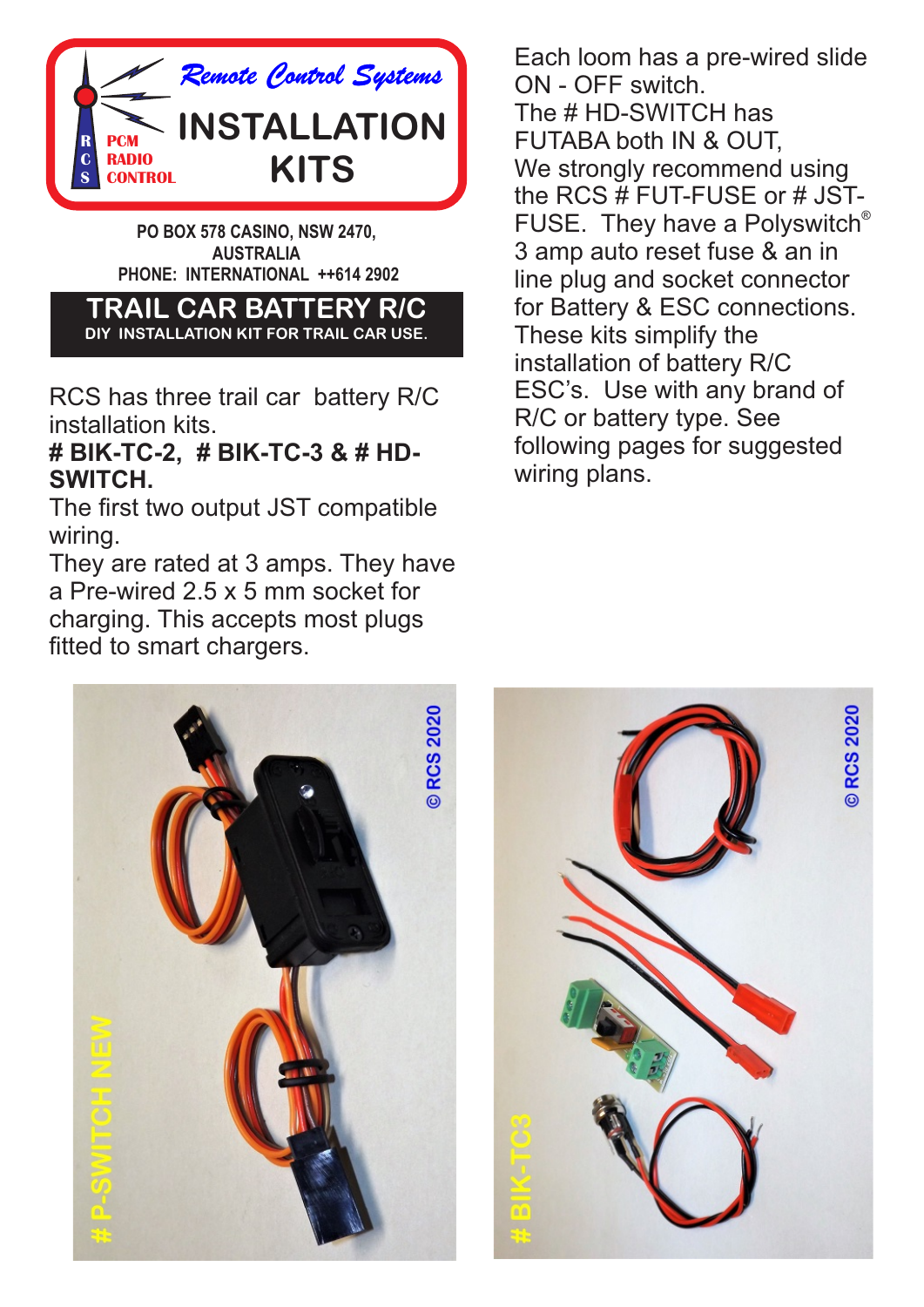## **WIRING THE # HD-SWITCH.**



This RCS **# HD-SWITCH** R/C battery installation kit can handle a maximum of 3 amps.

There is a built in FUTABA type charge socket for charging.

We supply a cable with a **# HD-CABLE** connector plug on one end and a 2.5 mm DC Co-AX socket for a plug from a charger that can handle suitable batteries.

The switch contains an LED which illuminates when the power is switched on.

You will need to insert a 3 amp fuse/cricuit breaker on the battery leads. We recommend the plug in in-line RCS **# FUT-FUSE**. This has an auto reset 3 amp Polyswitch<sup>®</sup>.

RCS can supply **FUTABA** - **JST** connectors to mate with other JST equipped components such as **FOSWORKS** ESC's.

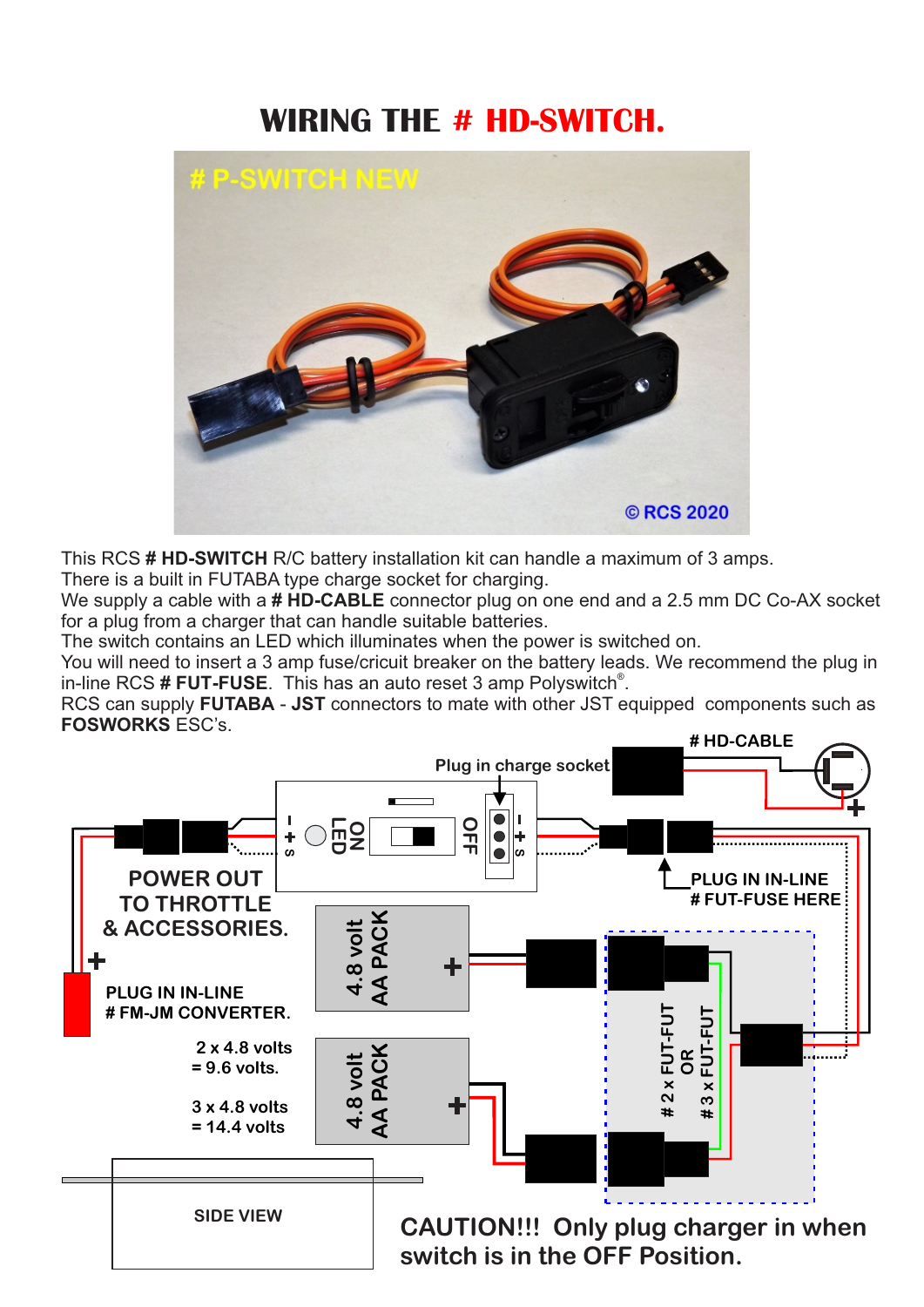

**PO BOX 1118 BAYSWATER, VIC 3153, AUSTRALIA PHONE: INTERNATIONAL ++614 2902 9083 AUSTRALIA (04) 2902 9083 Landline (03) 8685 8230 Web: http://www.rcs-rc.com Email: rcs@rcs-rc.com**

### **S#BIK-T DIY INSTALLATION KIT FOR TRAIL CARS**

**Use this battery installation kit with any R/C. It comes rated at 1 or 2 amps.**

**It comprises the following components: 1 x PCB with ON-OFF switch, charge jack, polyswitch fuses, screw terminals and an LED power ON indicator.**

**1 x pr of in line JST connectors. These are also often fitted to various brands of ESC's to enable a Plug'n'Play installation. It is designed to be used with the RCS components but can be used with any brand of radio control.** 

**You may need a small soldering iron, resin core solder and some heatshrink tubing to insulate solder joints.** 

**You can use any type of battery pack. If you anticipate using regular twin stick NiCd or NiMh battery packs with Tamiya type connectors on each pack you can also purchase the # Y-CABLE which will put 2 x Twin Stick battery packs in series. INSTALLATION.**

**1. Place the BIK-TC1-2 in any suitable location such as a box car door. You can mount with double stick tape or a good quality silicone adhesive. Do not allow metal objects to touch the rear of the PCB. Damage to PCB may result.**

**2. Follow the wiring diagram carefully. As various brands of locos are wired differently we cannot offer "One Size Fits All" instructions. It is essential the loco track pick ups be disabled otherwise throttle output voltage will be transferred to the track & cause all sorts of problems. The antenna wire should be kept as high as possible.**